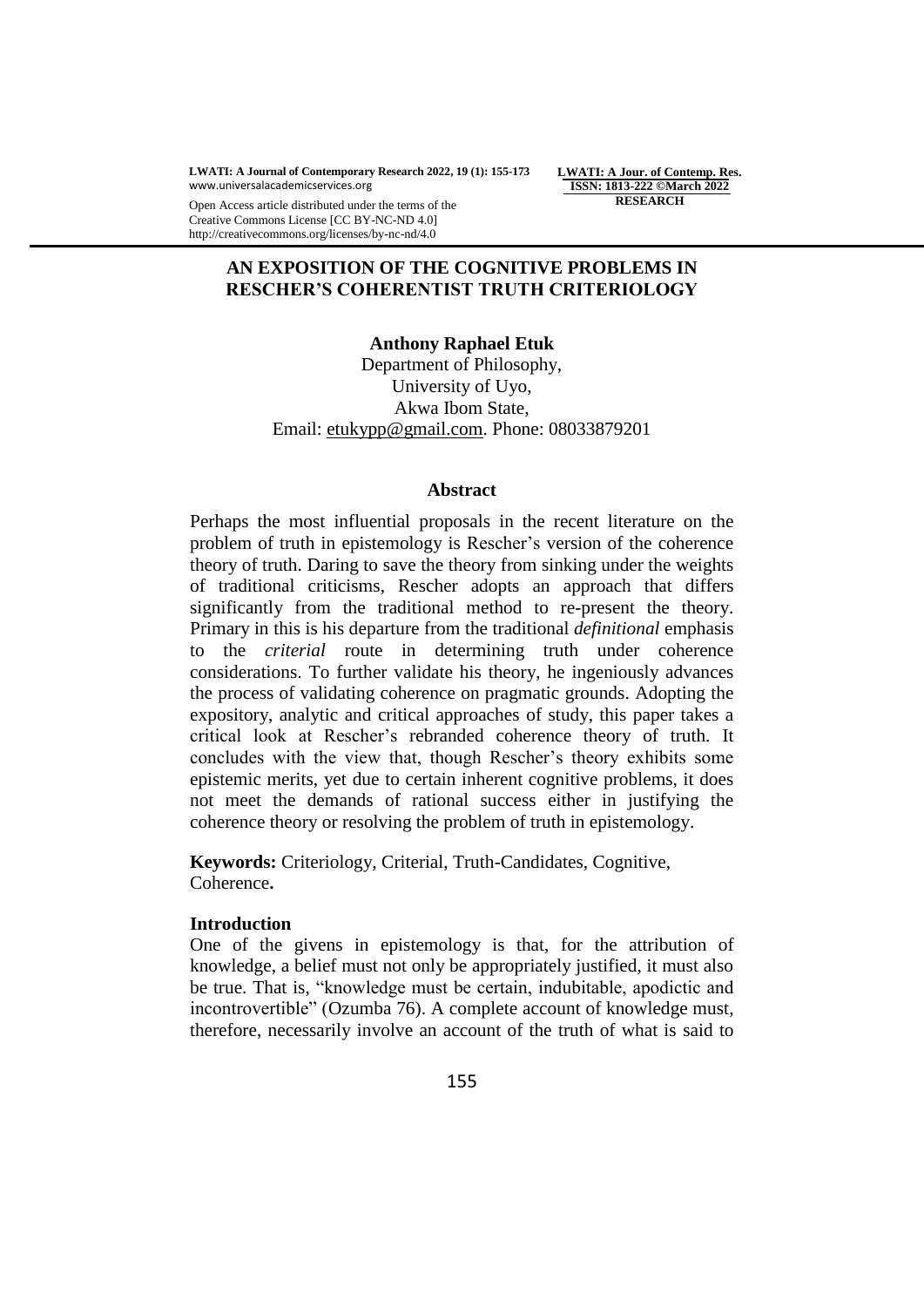**LWATI: A Jour. of Contemp. Res. ISSN: 1813-222 ©March 2022 RESEARCH**

Creative Commons License [CC BY-NC-ND 4.0] http://creativecommons.org/licenses/by-nc-nd/4.0

be known. But the question is: What is truth? Generally, truth is attributed to statements by which beliefs are expressed. But what, for instance, do we mean when we say that a certain statement such as "It is raining", is true? Simply put, "*P* is true if and only if what? This question, which though appears simple, yet bodes a great deal of controversies, is at the heart of the problem of truth in epistemology.

Over the long intellectual history, epistemologists, among other issues, have been concerned with a constellation of debates over this question, which borders on the exact nature of truth. Emerging from the intellectual scuffles is a variety of theoretical proposals known as theories of truth, which include the Correspondence, Coherence, and Pragmatic theories of truth. Among the more recent ones are the Semantic, Dialectical, Redundancy, Relativistic and Functionalist theories of truth. However, deemed to be fraught with a variety of cognitive and epistemic defects, none of these theories enjoys common acceptance as a theory of truth. Rather, their proponents tend to call forth criticisms from those of opposing views, making it difficult to end the controversy about the nature of truth. Describing this challenge, Godfrey Ozumba says: "To define truth is one of the most difficult things to do philosophically" (53); for truth is "an enigmatic concept…a riddle, a many-faceted concept and a complex term with strings of controversy" (53).

The Coherence theory – our major concern in this paper – which holds the view that, the "truth of any (true) proposition consists in its coherence with some specified set of propositions" (Young 1), is not an exception to the objections, most of which border on the purely *idealistic* nature of the concept of coherence. However, convinced that the theory has a better chance and that most of the objections can be addressed, Rescher defends and re-presents this theory with new insights within his framework of 'pragmatic idealism'. This paper exposes and critically examines his arguments, to determine the extent of the rational success of his new theory of coherence in resolving the problem of truth in epistemology.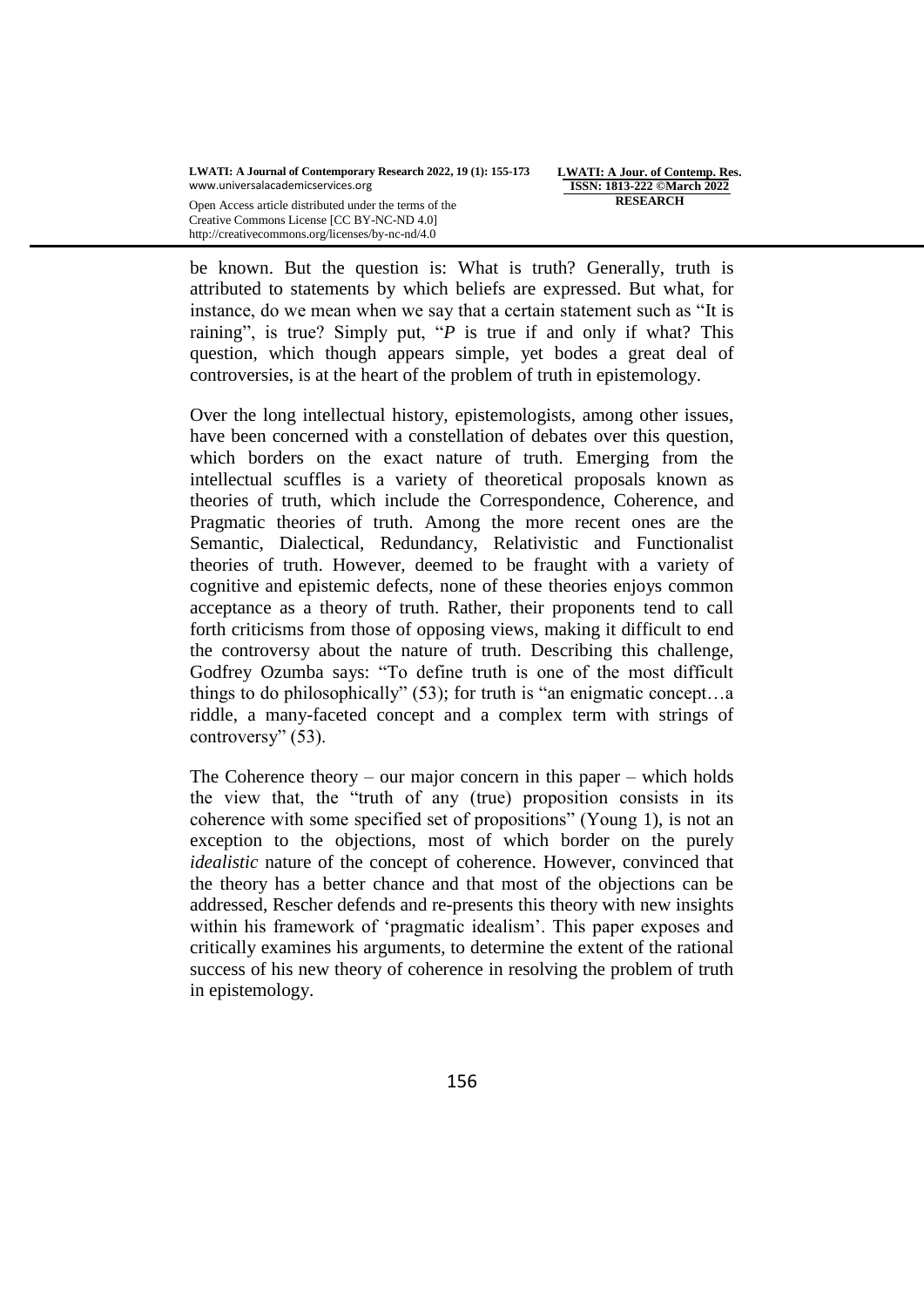Open Access article distributed under the terms of the Creative Commons License [CC BY-NC-ND 4.0] http://creativecommons.org/licenses/by-nc-nd/4.0

**LWATI: A Jour. of Contemp. Res. ISSN: 1813-222 ©March 2022 RESEARCH**

### **Coherence Theory of Truth**

The Coherence theory of truth traditionally maintains that, "a judgment is true, if it is consistent with other judgments that are accepted as true" (Titus, Marilyn and Richard 204). Capturing the Coherentist (proponents of the theory) thesis, Allen White says: "to say that a statement (usually called a judgment) is true or false is to say that it coheres or fails to cohere with a system of other statements considered as true" (130). Traditionally, the coherence theory of truth adopts a holistic approach to truth and judges the truth of a belief by its "coherence" with some specific sets of beliefs known to be true within a given epistemic circumstance. The concept of "coherence" here, simply refers to "a situation in which all parts of something fits together well" (Hornby 275), or more specifically, logical consistency of our beliefs with other beliefs in a given belief-set in case of truth determination. In William Sahakian and Mabel Sahakian, "to be coherent, all pertinent facts must be arranged in a consistent and cohesive fashion as an integrated whole"  $(10 - 11)$ . Ozumba says: "To cohere means to agree, to fit into a logical system or systems of beliefs…." (*Philosophy and Method of…* 78). The traditional Coherentists have always considered reality as "a collection of beliefs"; and so, they hold the view that, it is the coherence of a belief with other belief known to be true within a set, which determines its status as true. Otherwise, it is false. For them also, there is no way of getting to know reality in such a way as to make it possible to compare our judgments with it. Rather, all that we can do is "compare one judgment or set of judgment with others" (Hamlyn 124).

The Coherence theory of truth took shape in the  $19<sup>th</sup>$  century as a rival theory to the pre-modern view of the Correspondence theory, which defined truth in terms of correspondence of thought to reality. Like most influential philosophical positions, the Coherence theory of truth has a robust heritage, complete with founding ancestors including the Rationalist Metaphysicians such as Benedict Spinoza, and Gottfried Leibniz; as well as the British Idealists such as Georg Hegel, Gottlieb Fitche; and the more immediate forebears and British Idealists such as Bernard Bosanquet and Francis Bradley. The Logical Positivists such as Otto Neurath and Carl Hempel share in the tradition, as well as its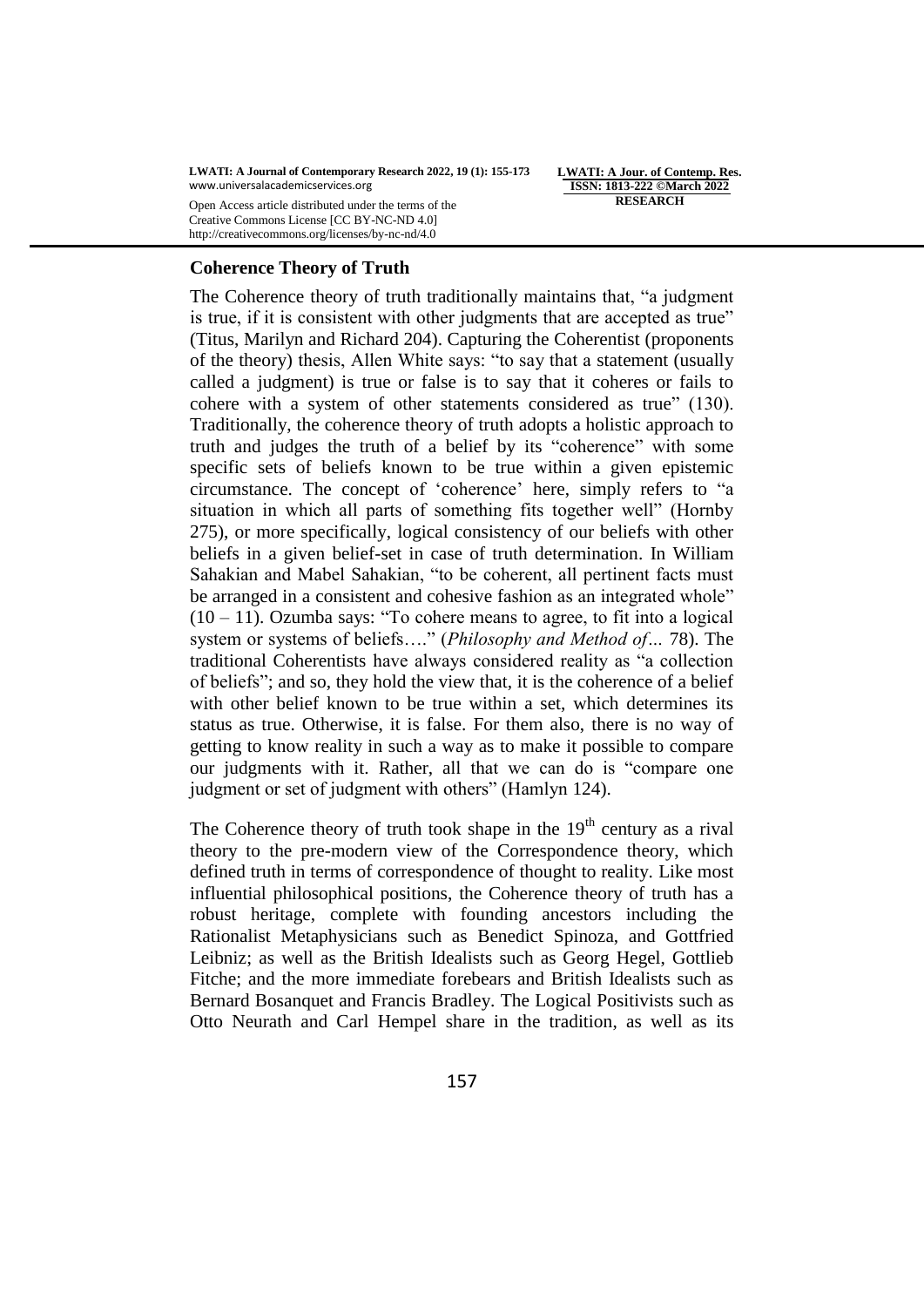Creative Commons License [CC BY-NC-ND 4.0] http://creativecommons.org/licenses/by-nc-nd/4.0

**LWATI: A Jour. of Contemp. Res. ISSN: 1813-222 ©March 2022 RESEARCH**

notable contemporary advocates as Laurence BonJour, Keith Lehrer, Gilbert Harman, Wilfred Sellars and Nicholas Rescher.

#### **Traditional Objections to Coherence Theory**

Despite its seeming popularity in the long history of epistemology, however, the coherence theory of truth has been criticized and rejected by many epistemologists as rationally unsatisfying due to certain perceive inherent cognitive defects. Famous among these are as discussed below:

#### **Plurality Objection**

This objection holds the view that truth has no monopoly of coherence, and so, the linkage of coherence to truth is too loose for coherence to produce the definitive standard of truth. Here, critics object to the Coherentists" direct linkage of mere *coherence* (of beliefs in a set) with truth a as too loose an idea; since just as many things as possible (plurality) can cohere with each other: even fiction can be made as coherent as fact, and falsehood can be as coherent as truth. In such a case, between two different but equally coherent systems or sets of beliefs, there would be in the coherence theory, no way to decide which of them is true and which is false (White 31). Bertrand Russell points to this in his objection to the theory stating that, "there is no reason to suppose that only one coherent body of beliefs is possible" (71). White maintains that the coherence theory of truth is "patently unsatisfactory because it is logically possible to have two different but equally comprehensive sets of statements, between which, in the coherence theory, there would be no way to decide which was the set of true statements" (31). It on this account that many critics reject this theory. Susan Haack, for instance, submits that, "the coherence of a set of beliefs is manifestly insufficient to guarantee or to be an indication of their truth" (Haack 26).

## **Realism Objection**

This is another traditional objection against the coherence theory. It charges the theory with the cognitive error of rejecting realism about truth. Realism about truth involves the *principle of bivalence* (according to which every proposition is either true or false) and the *principle of*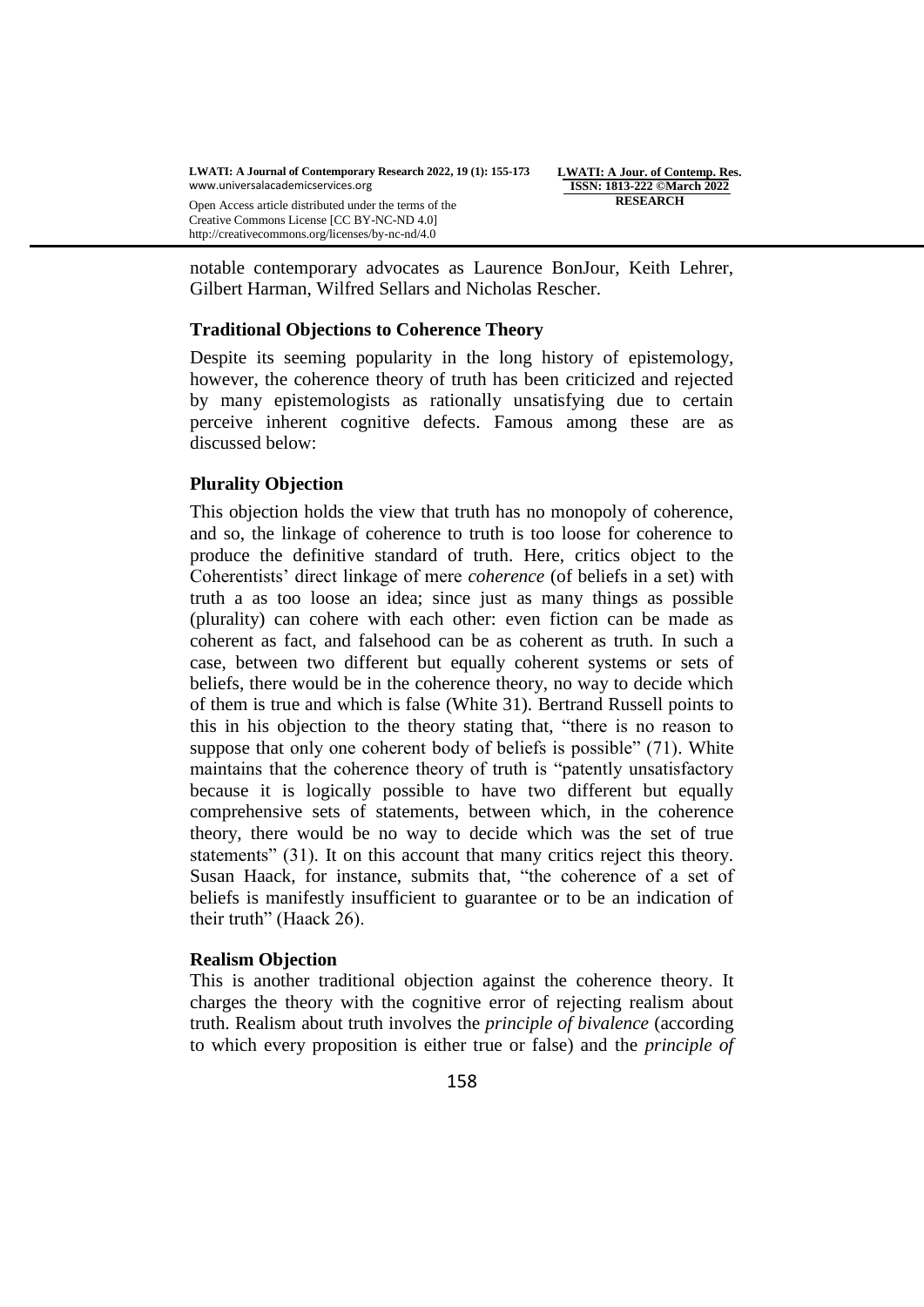http://creativecommons.org/licenses/by-nc-nd/4.0

**LWATI: A Jour. of Contemp. Res. ISSN: 1813-222 ©March 2022 RESEARCH**

*transcendence* (according to which a proposition may be true which coheres with no set of propositions). On the whole, this argument maintains that truth is an absolute reality that transcends any set of beliefs or propositions and it is not *yielded* by the 'degree' of coherence of beliefs or propositions with one another as the Coherentists propose.

According to critics here, the coherentists' position contradicts this essential principle of realism about truth, because it sees truth not as an absolute and transcendent reality, but as that which "comes by degrees" (Young 2). It is argued that, we do not for instance, reject such mathematical statements error as  $2+2 = 5$ , because it fails to cohere with any other statement but because it is not in harmony with reality. This objection is implied in Ozumba comments that, "If we are looking for truth that is certain, transcendent, and fundamental, we cannot rely on truths derived merely by coherence" (61).

## **Relativism of Truth**

Antother popular objection to the coherence theory of truth is the charge of the relativism of truth. Here, critics often accuse the Coherentists of negating the absolute nature of truth and of rendering truth simply as a relative phenomenon. A relative truth is opposed to absolute truth, which is believed to be eternal, objective, immutable, static and independent of human whims or situations" (Young, *Relativism*…68). Absolutism of truth states that the truth-value of propositions or beliefs cannot change, so long as their meanings remain constant. On the other hand, a relative truth is subjective, mutable, depending on situations, circumstances and variables of places, people and time. Thus, relativism of truth sees the truth-value of propositions or beliefs as dependent on certain recognizable situations or conditions.

Critics argue that the result of defining truth in terms of mere coherence of beliefs is that, it makes truth relative, since what "coheres" can be subjectively understood or interpreted. This leads to the relativistic situation of being "true for me" and "false for you". For Colin McGinn, linking truth with coherence of beliefs amounts to saying that how things are depends on what is believed about them which makes truth relative (194). For Bradley Dowden, "if 'true for me', means 'true', and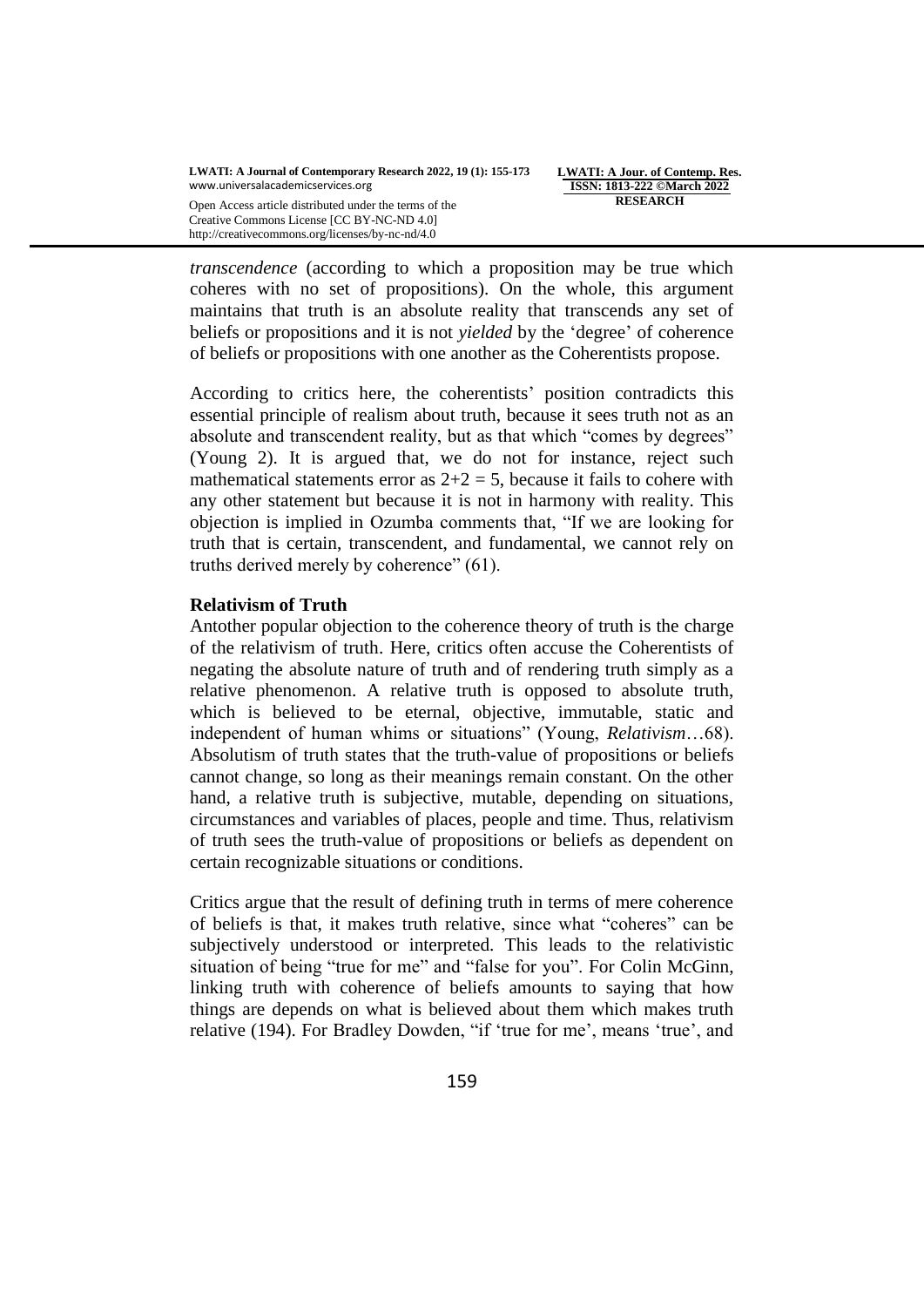http://creativecommons.org/licenses/by-nc-nd/4.0

**LWATI: A Jour. of Contemp. Res. ISSN: 1813-222 ©March 2022 RESEARCH**

'false for me' means 'false', as the coherence theory implies, then we have a violation of the law of non-contradiction, which plays havoc with logic (I).

# **Idealism Objection**

Again, pointing to the purely *idealistic* nature of the concept of coherence, critics have often raised the *Idealism Objection* against the coherence theory of truth to the effect that, it is incapable of furnishing us with an adequate test for the judgment of everyday experience. Accordingly, the coherence theory is "idealistic, rationalistic and intellectualistic and deals mainly with the logical relations among propositions" (Titus, Marilyn, and Richard, 205); and for that reason, "the coherence of judgment does not guarantee correspondence of judgment with facts" (Hammond 78). The contention here is simply that, coherence deals more with logical relations among propositions than with facts of everyday life; and so, it cannot be the yardstick for definitive truth determination in practical terms.

## **Rescher"s Coherentist Truth Criteriology**

Nicholas Rescher, is a German-American philosopher with the University of Pittsburgh, United States of America. He is a modern Coherentist and a prolific writer with over 100 books and 400 articles to his credit. His new version of the coherence theory of truth is discussed in his work, *Epistemology: An Introduction to the Theory of Knowledge*, under the title, "The Pursuit of Truth: The Coherentist Criteriology". The labyrinth of his thoughts here is as summarized below:

### **Coherence as a "criterion" not "definition" of Truth.**

Rescher is of the view that truth as such, is an ideal concept, whose definitive ontological essence (sought by way of *definition*) cannot be attained in actual situations of human inquiries. According to him, "… actual inquiry presents us with estimates of truth, …the real truth as such is realizable only under ideal conditions" (147). In other words, for him, real or conclusive truth is realizable only by way of idealization, and our practical inquiries can only yield the best available estimates of the real truth of things, or what he calls "truth-estimates" (147). For this reason, he maintains that if we wish to define truth, we should be able to give a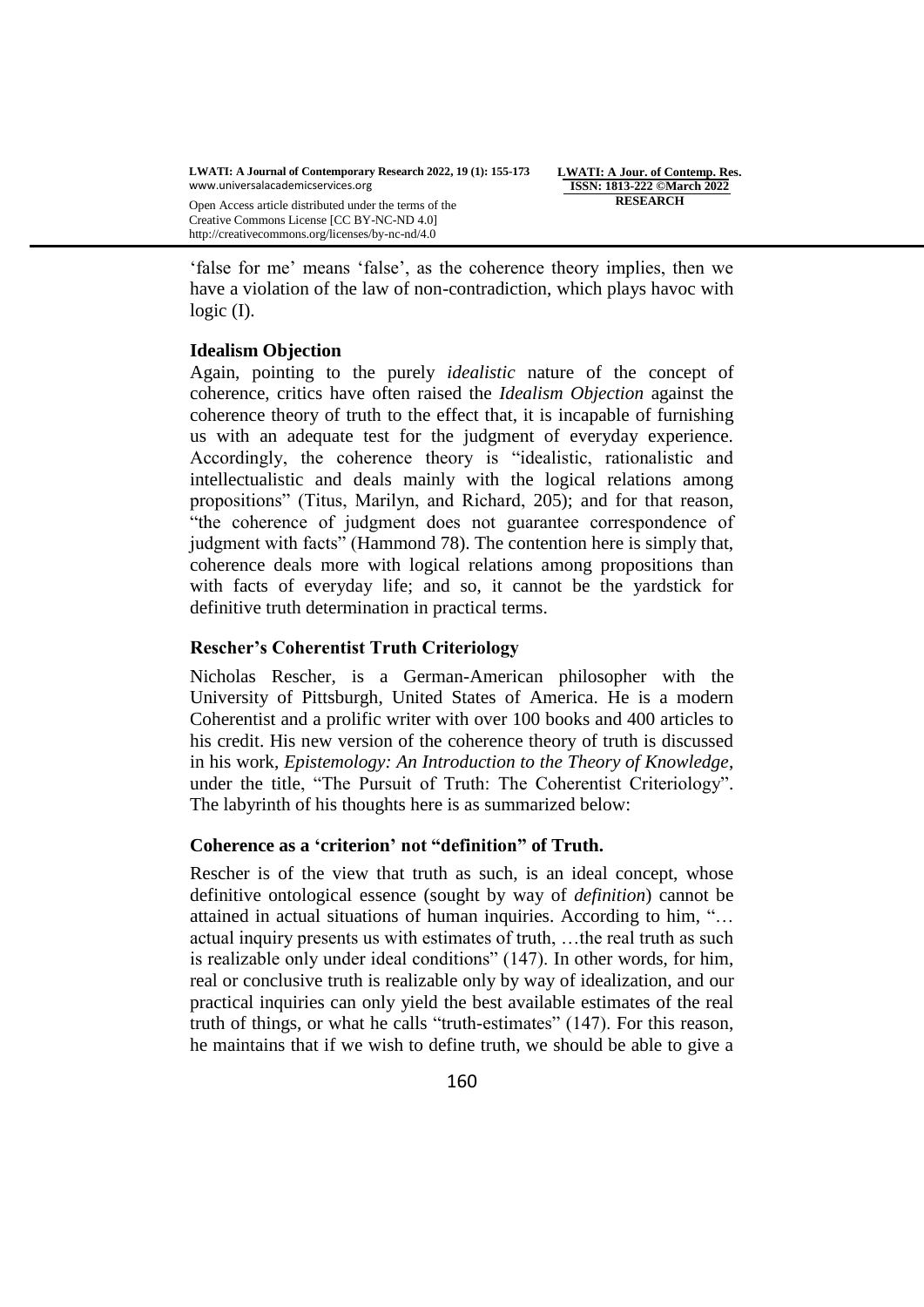Creative Commons License [CC BY-NC-ND 4.0] http://creativecommons.org/licenses/by-nc-nd/4.0

**LWATI: A Jour. of Contemp. Res. ISSN: 1813-222 ©March 2022 RESEARCH**

criterion of truth; and this can be determined by the coherence *criterion*, without necessarily bothering about the *definition* of truth in terms of coherence, as maintained by earlier Coherentists (146). Thus, from the very beginning of his presentation, Rescher advances the conception of coherence as "a criterion rather than definition of truth" (150).

Rescher considers this shift of emphasis from the *definitional* to the *criterial* standard of truth determination with coherence as necessary because of its importance in addressing especially the traditional charge of plurality objection against the coherence theory. According to him, if we focus on the definition of truth, that is, linking coherence with truth (or defining truth as mere coherence), as traditionally obtained, "then coherence would remain disqualified as a means for identifying truth, for coherence cannot of and by itself discriminate between truths and falsehoods" (139). In fact, "it would be senseless to suggest that a proposition"s truth resides in its coherence alone" (138). Rescher, therefore, believes that the *criterial* approach, would save the theory of this major objection, "since this would imply making coherence to specify the test-condition, which allows us to determine whether (or not) there is warrant to apply the phrase "is true" to propositions" (135). That is, coherence does not necessarily define truth in this case (as previously held), but determines it: coherence is not the ultimate *definition* of truth, but the *criterial* test of the qualification of truth.

## **Coherence with "Data" not Truth**

However, whether as a *definition* or a *criterion*, one might still justifiably ask: "Why should mere coherence imply truth?" To this question, which Rescher himself had anticipated, his reply directs us to another new element in his theory, namely, "data", as the target domain of coherence or the specified set of propositions with which the truth of a particular proposition is to be judged through its coherence consideration. According to him, "What is at issue here is not mere coherence, but coherence with data" (138). That is, since coherence must always be "coherence with something", this "something", in Rescher's view, cannot be "certified truths" (137) as traditionally held by Coherentists, but with "promising truth-candidates" (131), which he tactfully dubs, "data" (132). Data are "claims, beliefs or propositions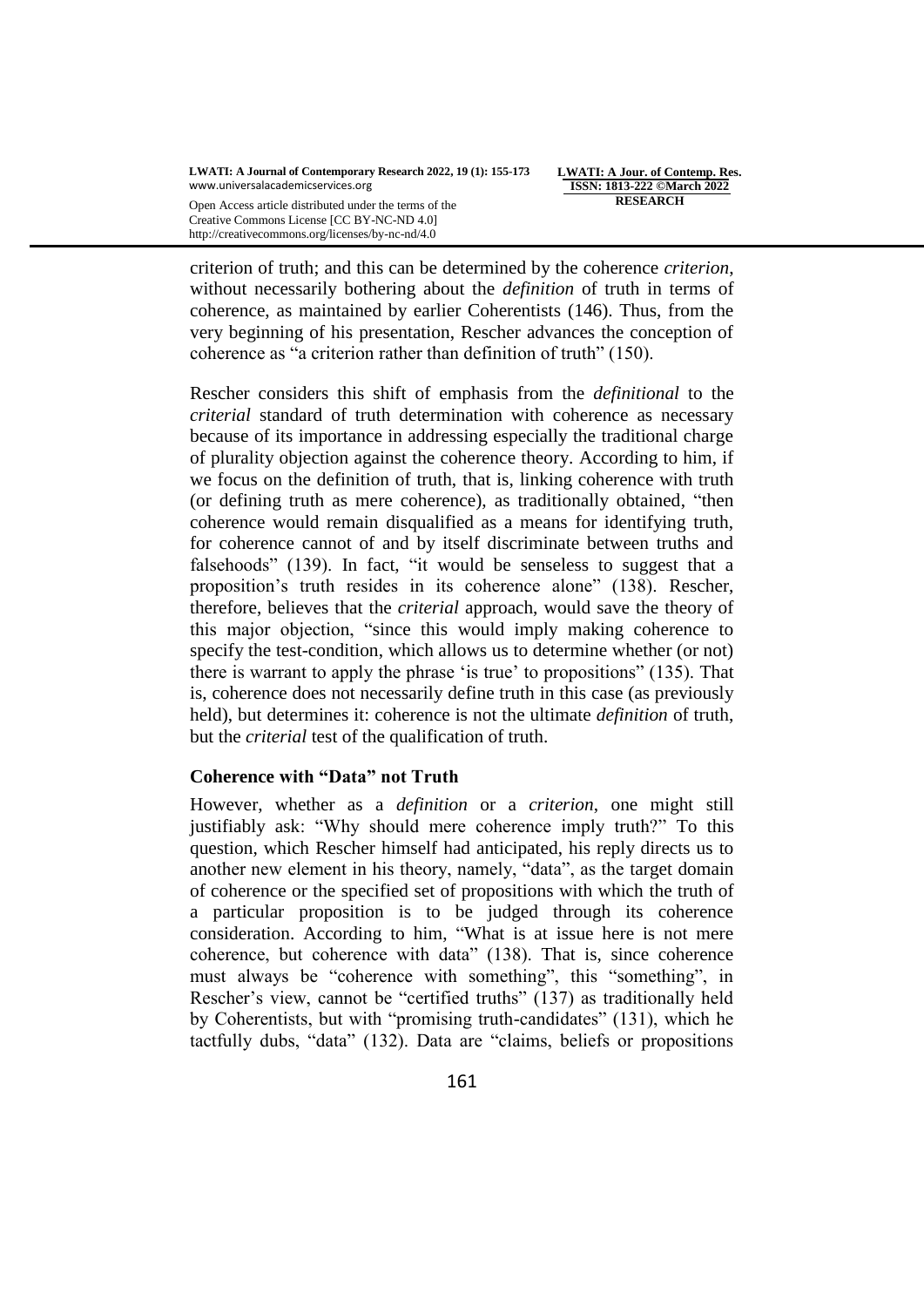Creative Commons License [CC BY-NC-ND 4.0] http://creativecommons.org/licenses/by-nc-nd/4.0

**LWATI: A Jour. of Contemp. Res. ISSN: 1813-222 ©March 2022 RESEARCH**

that are substantially plausible in a given epistemic circumstance (132). They are serious contenders for the status of true propositions, but they are not *bona fide* truths (131). They are *prima facie* truths in the sense that they are information or beliefs that have initial credibility on the basis of their sources. They may arise as historical reports, probable consequences of a given information, implication of counterfactual hypothesis or by some other means. It is, therefore, not with bare coherence as such or coherence with definitive truths, but it is with datadirected coherence that truth-making capacity enters on the scene. Rescher adopts this fallibilist approach with regard to the target domain of coherence, with the view to further saving the coherence theory of truth from sinking under the weight of the plurality objection*.*

#### **Coherence Analysis of Data Machinery**

However, one may still ask: "How can coherence with data yield truth if the data themselves are not individually true?" How can something so tentative prove sufficiently determinative? Rescher had already envisaged this question; and his answer to it is found in the discussion of his machinery for the coherence analysis of data. For him, we start with a superabundance of data or truth-candidates, which are in a position to make some claims on us for acceptance as true, and which need to be reduced to order in the process by coherence considerations. We would along the line grant them acceptance as true if and only if there are no countervailing considerations on the scene after subjecting them to coherence analysis in the circumstance. For instance, we begins with gathering in all the relevant data within a given epistemic system as exemplified with a datum-set  $S = [p_1, p_2, p_3, \dots]$  of suitably given propositions. These data are not necessarily true or even consistent. They are merely plausible truths-candidates – and in general are competing ones that are mutually inconsistent. The task of analysis by coherence here, is that of "bringing order into the system designated by *S* by distinguishing what merits acceptance as true from what does not" (132). This is done through a compatibility screening of the data in the set on the basis of mutual attainment with the rest of data. Mutual coherence thus becomes the arbiter of acceptability of the data, which makes the less plausible give way to those of greater plausibility. In other words, by means of coherence with each other, the data in the set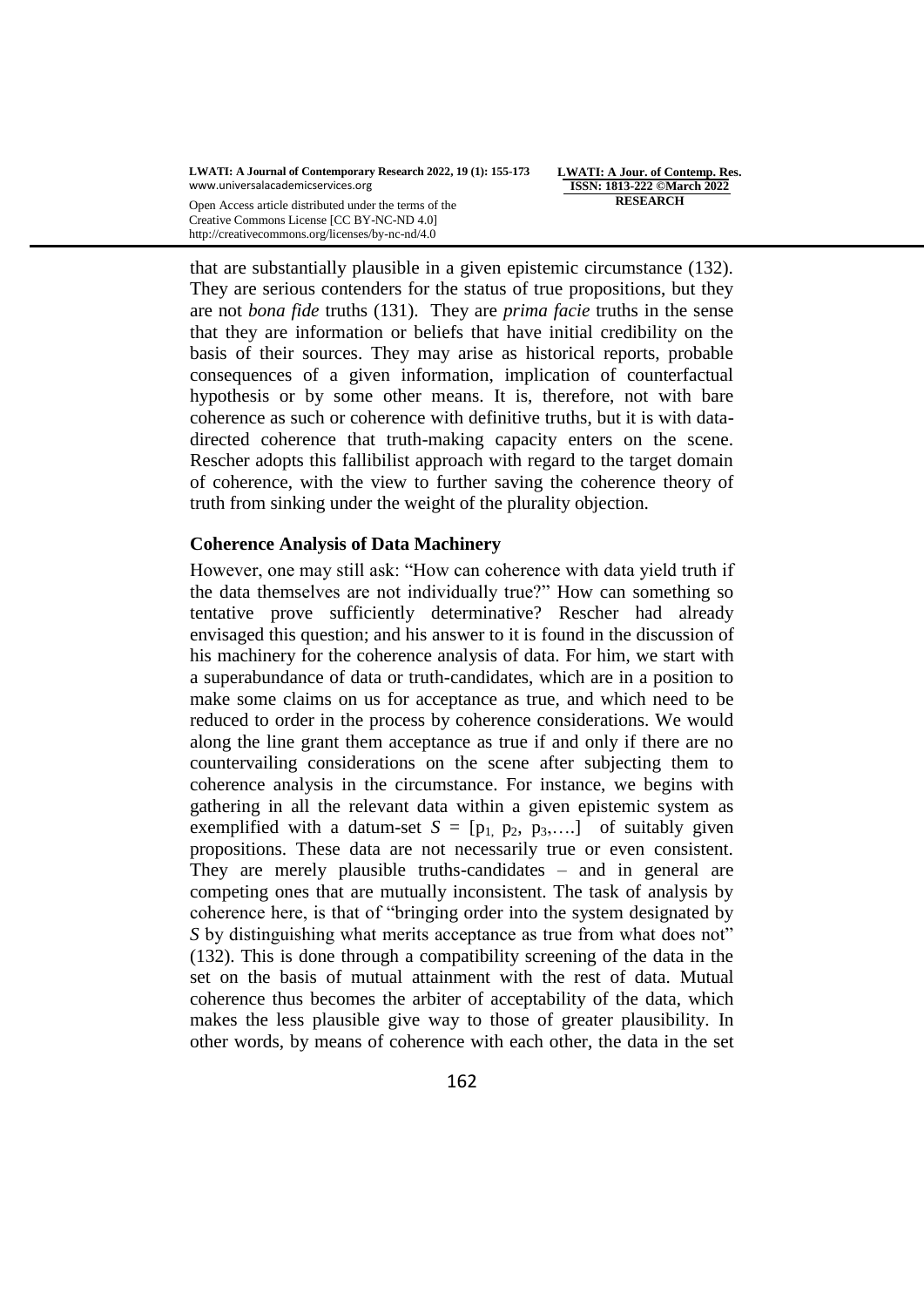Open Access article distributed under the terms of the Creative Commons License [CC BY-NC-ND 4.0] http://creativecommons.org/licenses/by-nc-nd/4.0

**LWATI: A Jour. of Contemp. Res. ISSN: 1813-222 ©March 2022 RESEARCH**

must be reduced to order and their truth-value determined based on ""best-fit' considerations" (133). On this approach, a truth-candidate or data comes to make good its claims to recognition as a truth through its consistency with as much data as possible from among the rest of the data in the set. Based on this approach Rescher views the problem of truth-determination as a matter of "bringing order into a chaos comprising of initial "data" that mingles the secure and the infirm" (134).

In this way, coherence serves as a *criterion* to validate an item of knowledge as true by way of exhibiting its interrelationships with the rest in a set. It affords the criterial validation of the qualification of "truth-candidates" or "data" for being classed as genuine truths. Thus, coherence simply "yields truth as outputs without requiring that truth must also be present among the supplied input" (138). Here, coherence assumes an inward orientation, such that, it does not seek to compare the "truth-candidate" or belief directly with "facts" obtaining outside the epistemic context; rather, having gathered in as much information about the facts as possible, it seeks to sift the true from the false within this body. In this way, coherence. Rescher strongly believes this successfully addresses the charge of the plurality objection against the coherence theory, because, in this way, it is not the status of the individual datum in the set (since they are not *bona fide* truths, but mere truth-candidates) but their mutual relationships of systematic accord that is the determinative consideration for truth. It is only through the mediation of coherence consideration that we move from truth-candidacy to genuine truths. And we need make no imputations of truth at the level of data to arrive at truth through application of the *criterial* machinery in view.

### **Pragmatic Validation of Coherence**

Another novel approach Rescher adopts to address most of the traditional objections rooted in the perceived *idealistic* nature of coherence, is his emphasis on the pragmatic validation of coherence. Foregrounding this approach is his aim to show that his new approach to the coherence cognitive systematization specifically meets the demands for an effective standard of quality control between truth and falsehood in practical terms. To undertake this, he develops a system of "pragmatic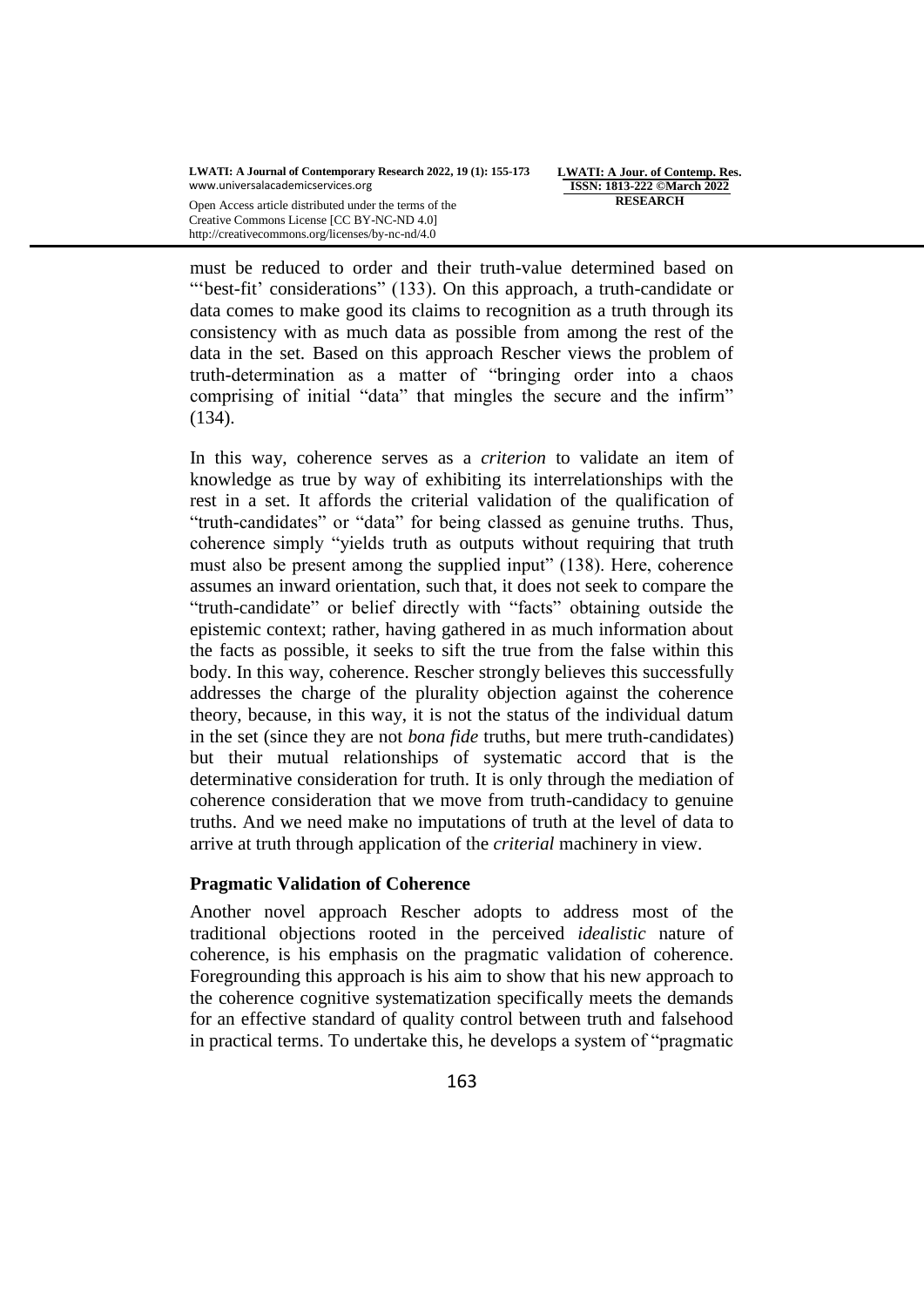Creative Commons License [CC BY-NC-ND 4.0] http://creativecommons.org/licenses/by-nc-nd/4.0

**LWATI: A Jour. of Contemp. Res. ISSN: 1813-222 ©March 2022 RESEARCH**

idealism" that combines elements of continental idealism and American pragmatism, by which "valid" knowledge or truth contributes to practical success. On this approach, coherence is not self-validating as previously maintained by the traditional Coherentists. Rather, it is validated on pragmatic grounds such that, a belief is said to be *coherent* (and so genuinely true) with other beliefs in a set if it is not only logically consistent with such beliefs, but satisfies certain pragmatic warrants. Such warrants include: "contributing to the dramatic success of science or inquiry in terms of realizing its conjoint purposes of explanation, prediction and control over nature" (140).

In other words, rather than the static view of system-validation customarily portrayed by the coherentists" picture of interlocked circle of the theoretical validation, Rescher is of the opinion that while coherence is the *arbiter* between truth-candidates, coherence must itself also satisfy the requirement of *pragmatic efficacy*, upon which its justification and evaluation depend. For Rescher, the key pragmatic considerations here are: "effectiveness and efficiency, purposive adequacy and functional economy, acceptability of product and workability of procedure" (142). Rescher is more concerned with presenting coherence as a dynamic concept that enables us to use our beliefs to approximate the truth in the temporal order of development than to consider what the idealized final result might look like or to focus on its justification by purely abstract idea of coherence. Hence, for him, coherence, must contribute to pragmatic success in our cognitive systematization and evolution of knowledge for the benefit of man. A belief is only adjudged to be coherent on these pragmatic grounds, which ultimately implies success-promotion and practical benefits in any given epistemic circumstance. A quasi-economy of costs and benefits is operative here. And the question of system-choice or truth determination of a belief can ultimately be seen as a matter of "survival of the fittest", with fitness of beliefs ultimately assessed in terms of their theoretical and practical (*pragmatic*) efficiency. Accordingly, "the articulation of cognitive systems is a matter of historical dynamics of the matter – the evolution process of system development"  $(140)$ . Hence, always, we are faced with a fundamentally repetitive process of the successive revision and sophistication of our ventures at cognitive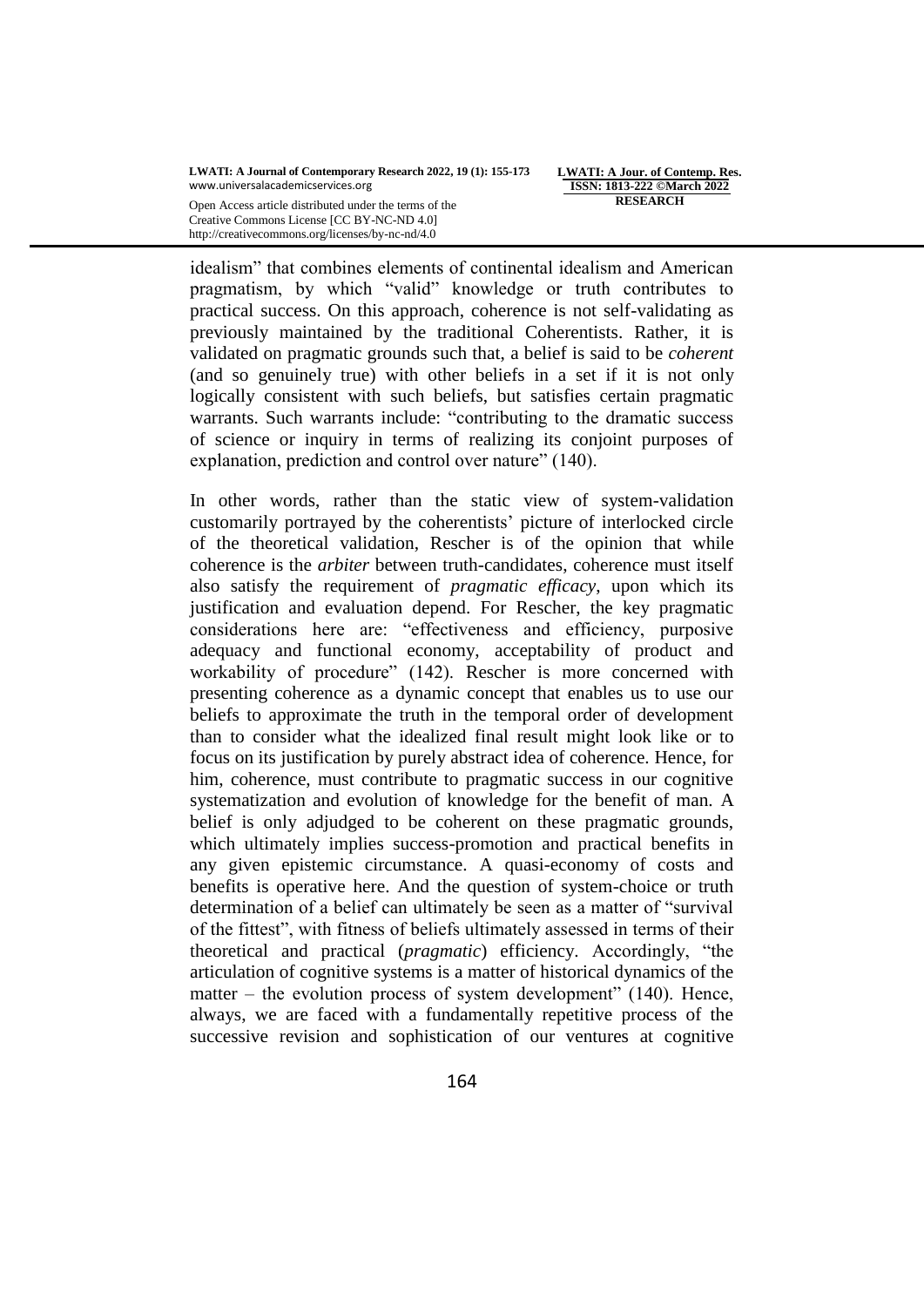**LWATI: A Jour. of Contemp. Res. ISSN: 1813-222 ©March 2022 RESEARCH**

Open Access article distributed under the terms of the Creative Commons License [CC BY-NC-ND 4.0] http://creativecommons.org/licenses/by-nc-nd/4.0

systematization, a process that produces by way of iterative elaboration an increasingly satisfactory system – "one that is more and more adequate in its internal articulation or effective in its external applicability" (140). The legitimatizing process here, according to Rescher reflects a temporal and developmental process of successive cyclic iterations where all the component elements become more and more attuned to one another and pressed into smoother mutual conformation.

The overall legitimation of Rescher"s methodology of pragmatic idealism for the substantiation of our beliefs must therefore unite two distinct elements: (1) an apparatus of systematic coherence at the theoretical level (a belief must be rationally cogent, cognitively satisfying, aesthetically pleasuring, conceptually economical, and so forth); and (2) a controlling monitor of considerations of pragmatic efficacy at the practical level (surely belief is efficient, effective, successful, if "it works", and so on). Neither of this, according to Rescher, can appropriately be dispensed with for the sake of an exclusive reliance on the other. It is a complex of two distinct but interlocked cycles – the theoretical cycle of cognitive coherence and the pragmatic circle of applicative effectiveness. Only if both of these cycles dovetail properly – in both the theoretical and the applicative sectors – can the overall process be construed as providing a suitable rational legitimation for the cognitive principles at issue. Only then can the truth of a proposition be effectively determined.

# **Cognitive Problems in Rescher"s Coherentism**

Rescher"s novel theory of coherence certainly deserves some plaudits and attention for its bold effort in seeking a definitive solution to the problem of truth in epistemology, through his rebranded version of the theory. His analysis of the concept of coherence, data as the target domain of coherence as well as pragmatic validation of coherence, are ingenious steps worthy of note in salvaging the theory from the vortex of criticisms and making it more justified. However, as compelling as his effort it might appear, his theory is not without some epistemic challenges. In fact, a critical assessment of his arguments discussed above, reveals a miscellany of inherent cognitive problems that seriously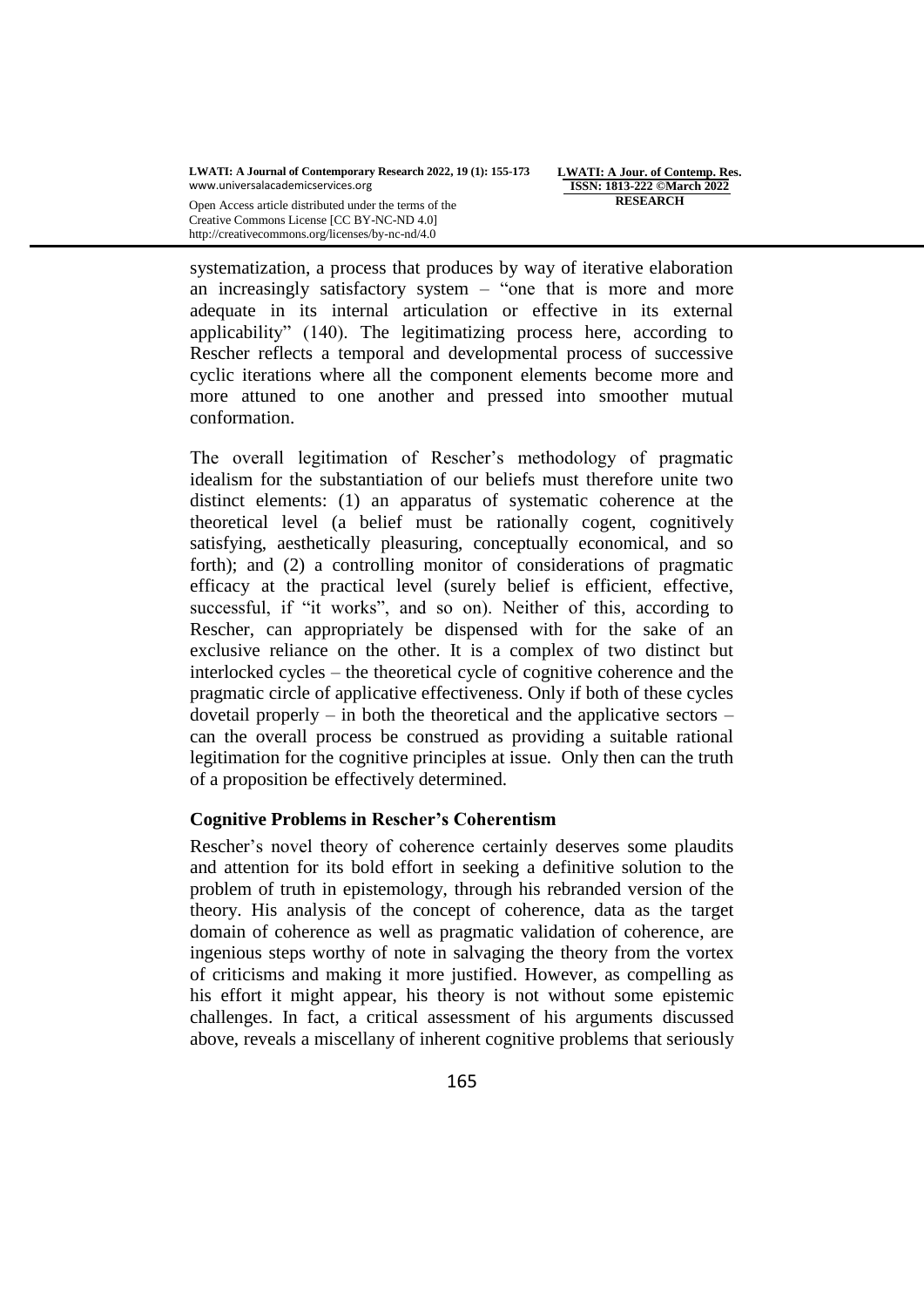Creative Commons License [CC BY-NC-ND 4.0] http://creativecommons.org/licenses/by-nc-nd/4.0

**LWATI: A Jour. of Contemp. Res. ISSN: 1813-222 ©March 2022 RESEARCH**

mar the rational success of his theory. Some of these identifiable cognitive problems are:

### **Sceptical and Reductionist Approaches to Truth**

The first identifiable cognitive problem in Rescher's coherentist truth criteriology is his sceptical and reductionist approach to the concept of truth, which detracts from the essence of the problem of truth in epistemology, summarized in the question: What is truth? Generally, philosophical scepticism doubts the possibility of knowledge or truth (Kreeft and Tacelli 367); and reductionism is a diversionary approach at understanding the nature of complex things by reducing them to the interactions of their parts or to simpler or more fundamental things. It is "a philosophical position that a complex system is nothing but the sum of its parts, and that an account of it can be reduced to the accounts of its individual constituent part" (Mastin 1). It is opposed to "Holism", which claims that complex systems are inherently irreducible and more than the sum of their parts, and that a holistic approach is needed to understand them (Carrol 292). The principle of holism was concisely articulated by Aristotle in his *Metaphysics* when he stated that: "The whole is more than the sum of its parts"  $(10f - 1045a)$ .

Rescher sceptical conception of truth as an idealization, paves the way for his flat rejection of the tradition route of seeking to explain the nature of truth by way of definition, and his adoption of the reductivistic criterial approach. With such a sceptical/reductivistic appraoch, Rescher does not seem to be embarking on the defense of reason but its destruction, because his views could lead to cognitive suicide, or what Putnam terms "mental suicide" (*Realism and Reason*… 483). Granted that human knowledge is partial, it does not necessarily follow that it is objectively untrue, or that truth is attainable only in an ideal situation, as Rescher argues.

It is this view that seems to inform his peculiar inversion of principles of logic, evident in his emphasis on the *criterion*, rather than definition of truth. Hence, for him, if we wish to define truth, "we should be able to give a criterion of truth" (146). This shift of emphasis might possess in some way the potency to address the charge of plurality objection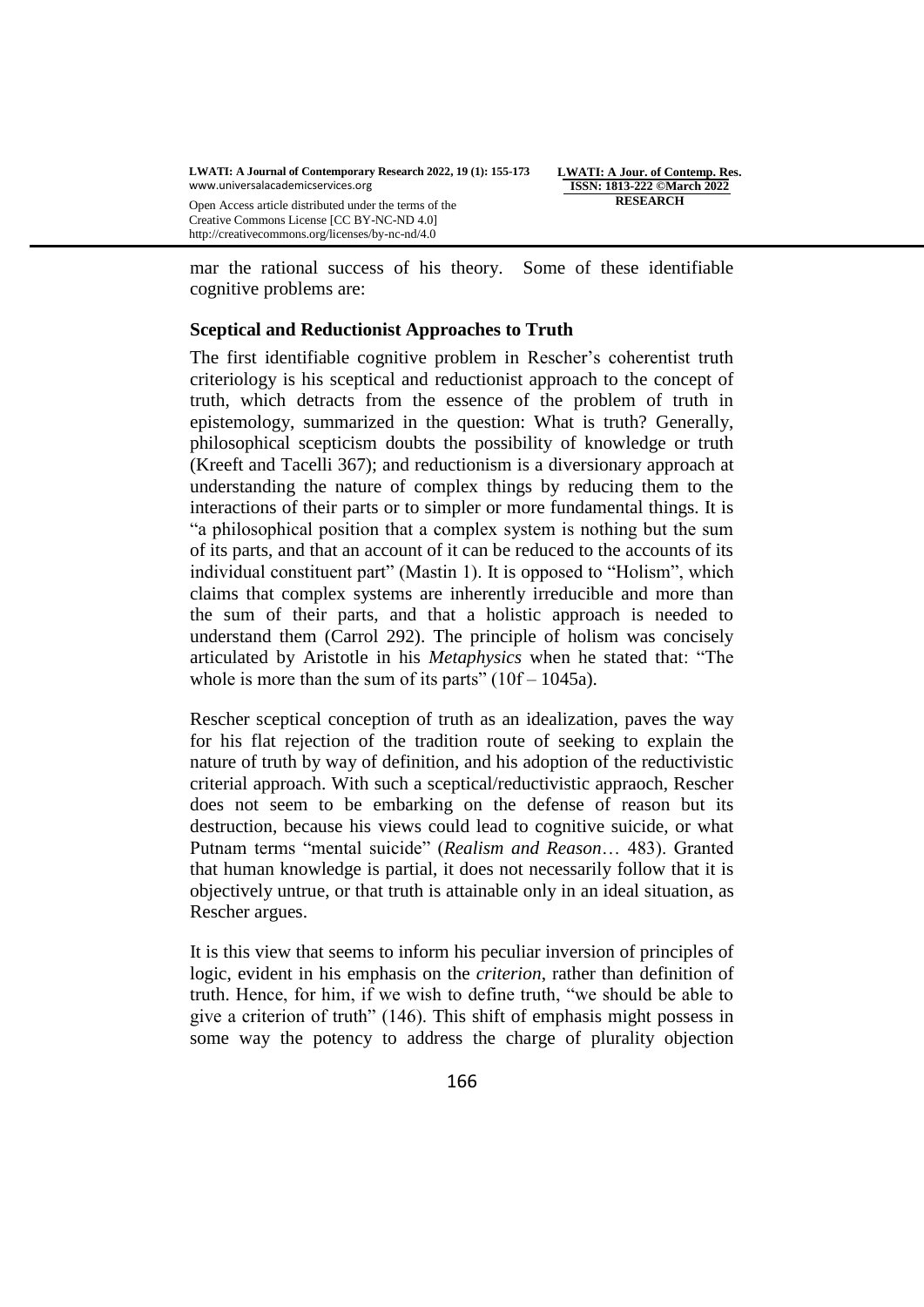Open Access article distributed under the terms of the Creative Commons License [CC BY-NC-ND 4.0] http://creativecommons.org/licenses/by-nc-nd/4.0

**LWATI: A Jour. of Contemp. Res. ISSN: 1813-222 ©March 2022 RESEARCH**

against the coherence theory, but it comes with a serious price of epistemological reductionism about the concept and concern with truth in epistemology. By this approach, Rescher seeks to understand the seemingly complex nature of truth not holistically, but by reducing it to what might constitute its "coherence" *criterial* constituents or formation. This approach appears to be a matter of deliberate abandonment than a studied attack of the problem; it is more like taking an apathetic cognitive flight and deserting the "mansion" of truth than capturing its stronghold!

Besides, this seems a diversionary and of course a fallacious mode of reasoning concerning the problem of truth in epistemology, as it avoids a direct approach to truth or essence of truth itself, but rather, reasons from the attribute of the part of truth (coherence criterion) of truth itself. It is an invalid argument, guilty of the fallacy of composition, which describes reasoning fallaciously "from attributes of the individual elements or members of a collection to attributes of the collection or totality of those elements" (Irving Copi 115). This fallacy turns on the confusion between the "distributive" and the "collective" use of the word "coherence", since it assumes that, it is the coherence of "truthcandidates" with each other in a set, and the sufficiency of their pragmatic validation in the evolution of knowledge that constitutes truth as a whole. The error here is manifest when we consider that truth is more than mere coherence of truth-candidates or data with each other in a set, even if such coherence criterion satisfies the condition of pragmatic efficacy, as Rescher supposes. Of course, a whole like a machine has its parts organized or arranged in a definite way. But organized wholes and mere collections are distinct, for a very *heavy* machine may consist of a very large number of *light* weight parts. Thus, just as a mere collection of parts is no machine, truth, like a machine is more than a mere collection of pragmatically efficacious coherent data. This is evident in the fact the human mind simply discovers truth and does create truth, judges according to truth but does not judge truth (Augustine, ii.18.47). And this shows that truth is not only higher than the human mind, but also more than a mere collection of pragmatically efficacious data, coherent with each other in a given system. Popper affirms this when he submitted that, "truth is one of such notions whose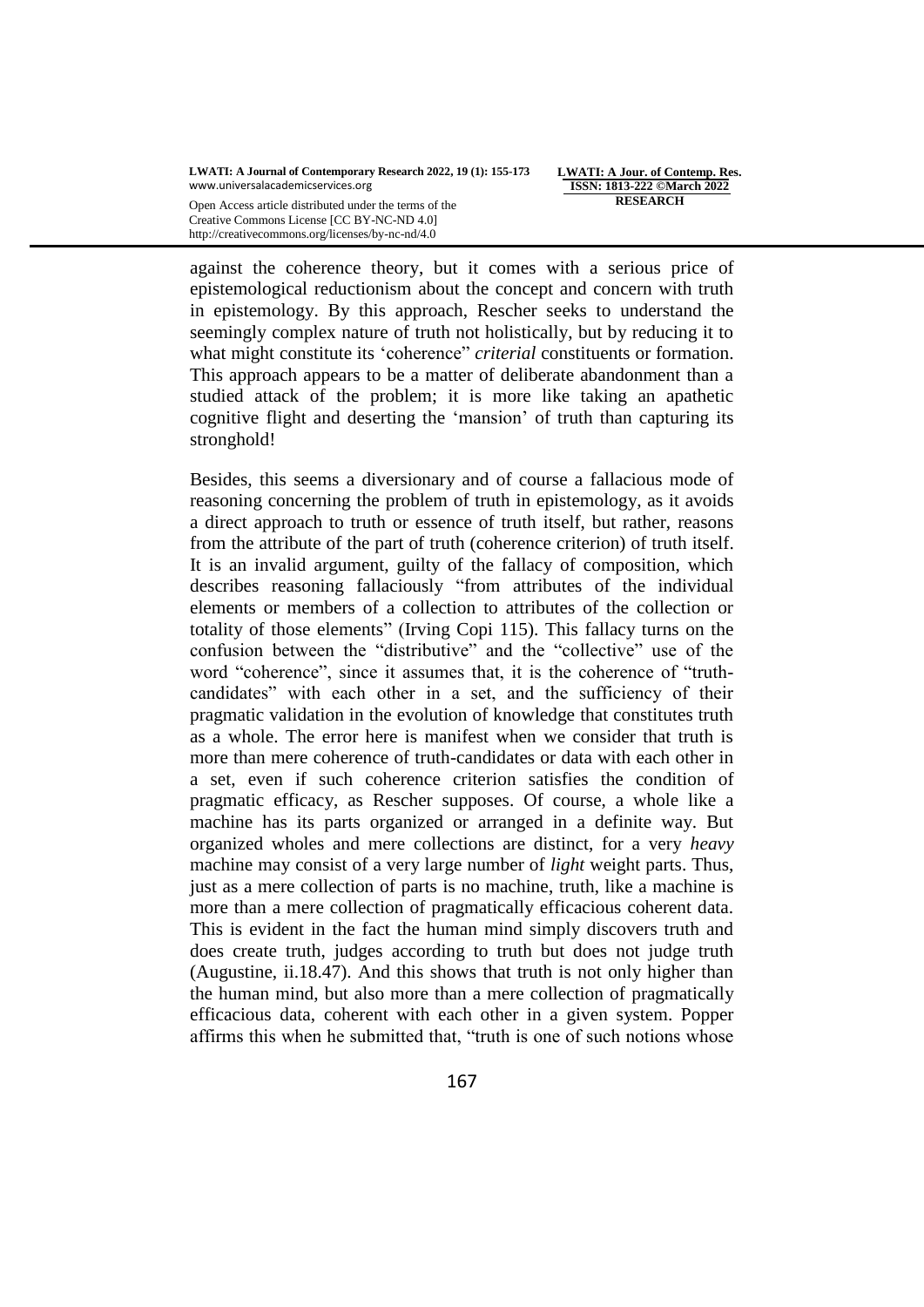**LWATI: A Jour. of Contemp. Res. ISSN: 1813-222 ©March 2022 RESEARCH**

nature or importance, is unimpaired by the fact that there exists no general criterion of its applicability in specific cases" (320).

#### **Anti-Realistic View of Truth**

Creative Commons License [CC BY-NC-ND 4.0] http://creativecommons.org/licenses/by-nc-nd/4.0

Rescher"s work portends an anti-realistic view of truth. His conception of truth in transformational terms whereby data or truth-candidates eventually yield truth by *degree* as an output in any epistemic circumstance based on their coherence considerations, leads to his unfortunate rejection of metaphysical realism about truth. Metaphysical realism about truth presupposes that the truth-value of things is ontologically absolute and independent of our conception or perception of them (Allen 519). Hence sentences, claims, beliefs, assertions, states of affairs, propositions, etc., are said to be either absolutely true or absolutely false, independently of our beliefs about them. It is thus essentially based on the principles of bivalence and transcendence, earlier discussed above. To be sure, Rescher"s position that truth is "yielded" by the degree of the coherence of data in an epistemic circumstance seems to goes contrary to this seeming commonsense idea about truth. In so far as every judgment is merely partial when separated from the whole, it is one sided and possess only a degree of truth. Based on this understanding by Rescher, truth grows and it would never be complete or final until it encompasses all of reality. Pushed to its logical conclusion, Rescher holds the view that there are partial truths! This seems to be a serious cognitive mistake with an incorrect view of the essential nature of truth. Rescher"s position simply negates the absolute nature of truth and presents truth as a partial phenomenon. But we understand that truth is an absolute reality, since it transcends the human mind, which only simply discovers truth, but does not create it.

There is nothing like partial truths, for such is no truth, as that would inherently embrace "untruth" or falsehood. That would also mean part of the "whole truth". But truth is not delivered in parts or series. Truth is simply "whole". Half-truth will lead to false conclusion. This would be against the principle of non-contradiction as well as the law of excluded middle. Haig Khatchadourian strongly agrees with this view as he declares that, "Truth does not admit of degrees; statements are either fully true or are not at all" (65). To disbelief in absolute truth is self-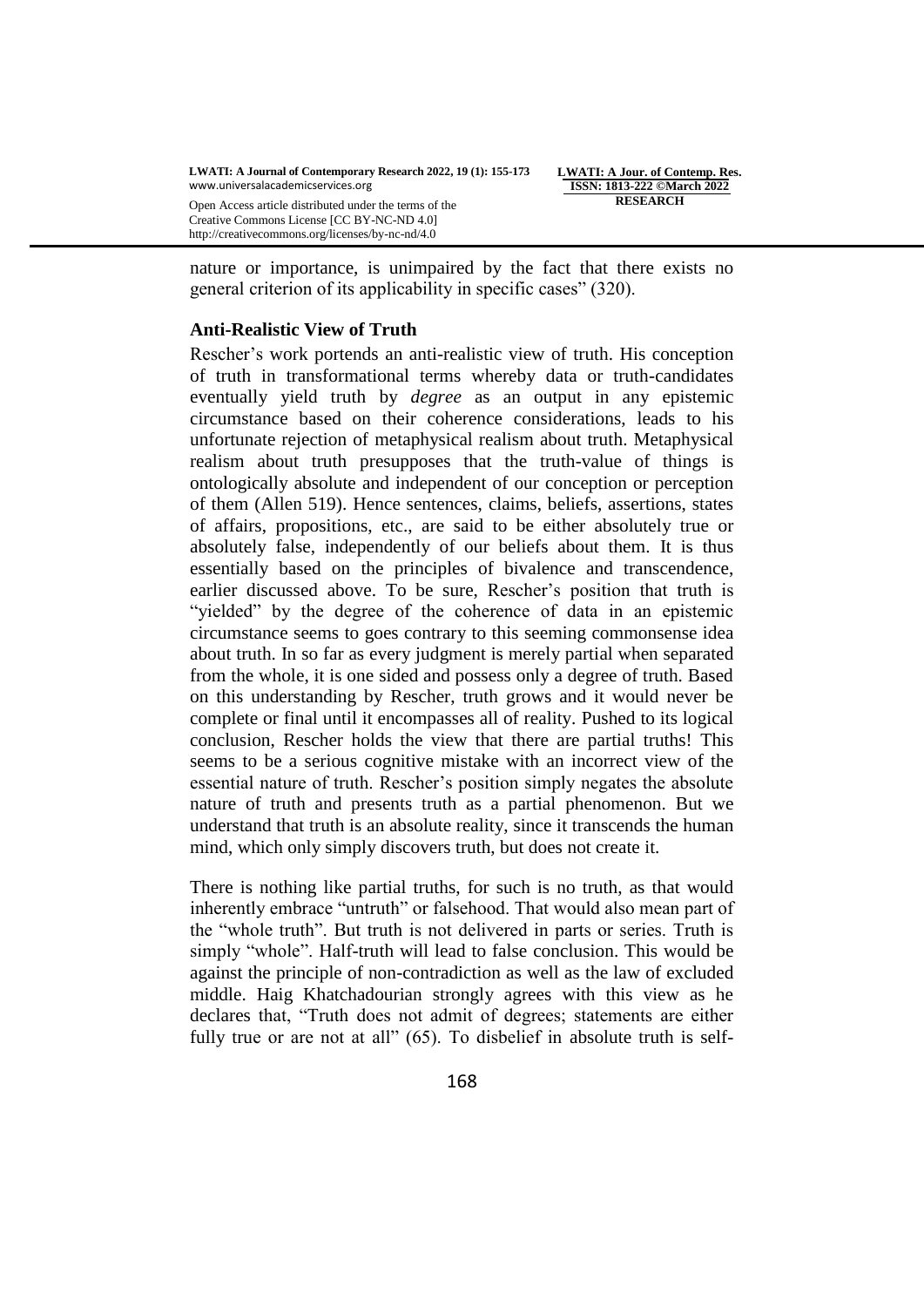**LWATI: A Jour. of Contemp. Res. ISSN: 1813-222 ©March 2022 RESEARCH**

Open Access article distributed under the terms of the Creative Commons License [CC BY-NC-ND 4.0] http://creativecommons.org/licenses/by-nc-nd/4.0

contradicting because the very assertion that, "Nothing is absolutely true or absolutely false", is an absolute truth itself. Thus, when we say that a thing is somehow true and somehow false, then we have a problem not only with the complete truth of the matter, but also with the knowledge that arises therefrom, which requires nothing but complete truth in all situations. Without such complete truth, the knowledge therefrom remains shrouded in uncertainties.

## **Subjective-Idealistic View of Truth**

Rescher"s idea of the pragmatic validation of coherence is equally seared with some cognitive problems. Of particular note is that, it leads to subjective-idealistic view of truth. Idealism is a philosophical position that "emphasizes that all entities are composed of mind or spirit" (Robinson 1). Subjective idealism is the view that the only reality that an object of knowledge has is the idea of the object in the mind of the knower. On this view, the natural world has no real existence as such. It only exists in the mind of those who perceive it. Contrary to subjective idealism, objective realism asserts that reality is in the objects themselves that we find in the external world, and which are objects of our cognition. Rescher"s introduction of the pragmatic validation of coherence aimed at addressing the challenge of idealism imputed against the theory of coherence. But this inevitably leads to subjective idealism about truth, because, if as he argues, a coherent and true belief is to be judged by what is believed to be its "pragmatic efficacy" (141), then everything rests on what the individual believes about a thing, namely, whether it coheres with other things in the epistemic circumstance under pragmatic conditions!

This is tantamount to saying that the truth of things depends on what we believe about them in our minds! Of truth, there are no generally acceptable grounds for the evaluation of what is "pragmatic" or the test of workability that applies universally. So long as the process begins with such subjective belief about the expected state of affairs, then this is a clearly a case of subjective idealistic view of truth. This seems to be a rather dangerous doctrine because, what brings about a satisfactory result to one, or what works for one person, may not work for another. Thus, the issue of "whose desire?" that is involved here, needs to be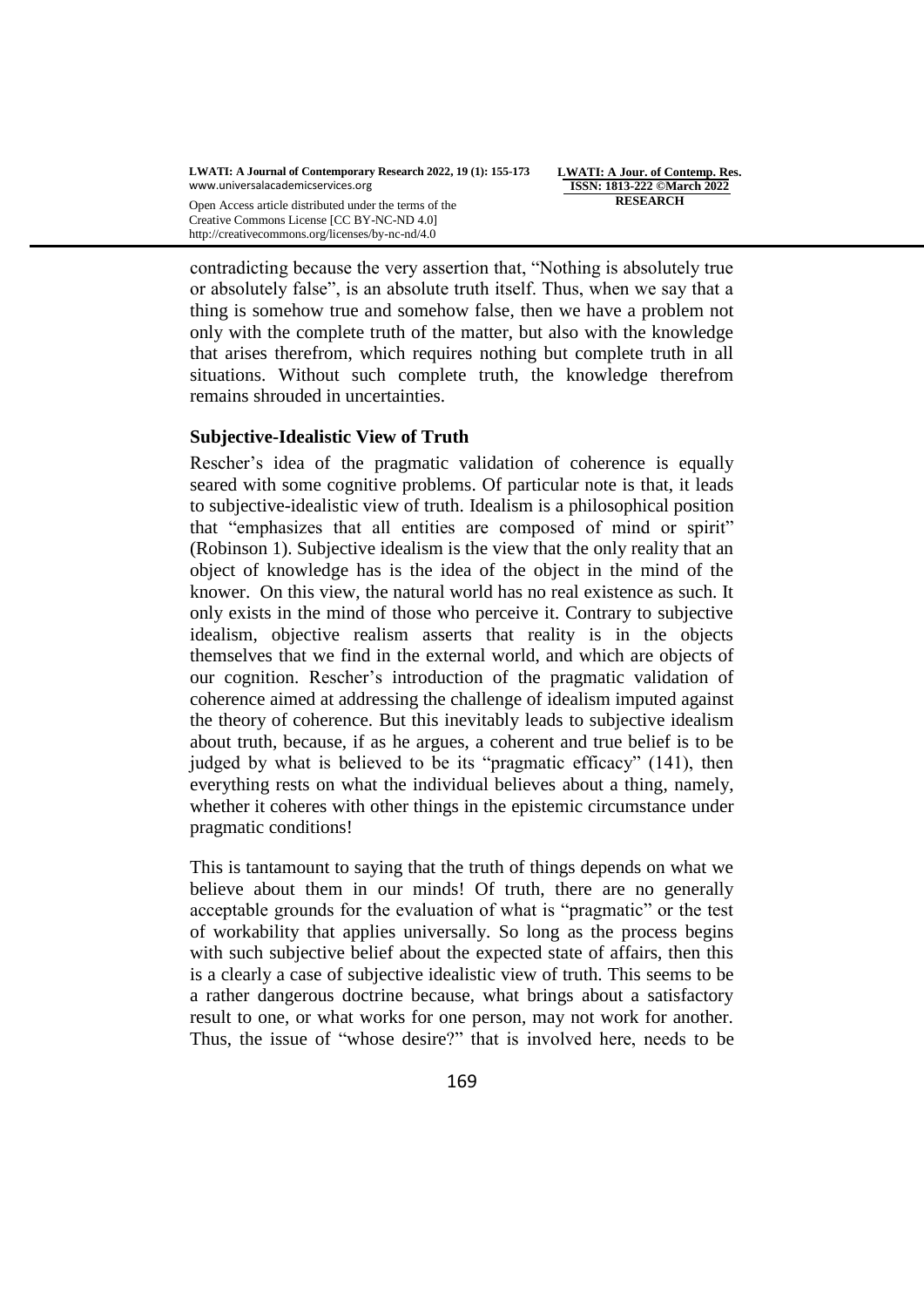http://creativecommons.org/licenses/by-nc-nd/4.0

**LWATI: A Jour. of Contemp. Res. ISSN: 1813-222 ©March 2022 RESEARCH**

adequately addressed. Unfortunately, Rescher's theory has not done this. Thus, based on his view here, truth loses its intrinsic nature as an objective reality. Truth rather becomes a pawn in the chessboard of an individual subjective ego.

### **Truth as Usefulness**

Rescher"s pragmatic idealism obviously makes coherence the arbiter between particular truth claims under pragmatic conditions of usefulness or workability. Certainly, this procedure seems to overcome the charge of circularity against coherence theory as it affords one a way of determining the truth-value of any belief or proposition qualifiedly on pragmatic grounds. However, this sort of cognitive program creates a serious epistemological and cognitive problem of identifying truth with *usefulness*. The question is: Why should pragmatic success or usefulness of a belief count as an index of its cognitive adequacy for truth? Can we justifiably attribute truth to a belief simply because it is useful to us? Are there not many beliefs that fortify and comfort people but which are plainly untrue? Is "usefulness" a demonstration of a belief"s truth or its comfort-value?

For certain, "usefulness" cannot be used as a yardstick to determine truth. For it may be useful for someone to belief a particular proposition but also useful for another person to disbelief it. Besides, untrue ideas often lead to what many people call "satisfactory results". Thus, the truth of a proposition cannot be reduced to its usefulness – since this might vary with people; and while beliefs that are true tend to work in the long run, it is not necessarily the case that the beliefs which work are therefore true. Besides certain beliefs are undeniably useful, even though on other pragmatic criteria, they are judged to be false.

All these simply show that by reducing the validation of coherence to pragmatic grounds, Rescher over-estimated the strength of the connection between truth and usefulness. What is true is not necessarily "useful" as Rescher's pragmatism conceives it in terms of workability and problem-solving. In other words, pragmatic success or "usefulness" of a belief is not a sufficient index of its cognitive adequacy as truth. In fact, he directly attempts to change truth into usefulness, which is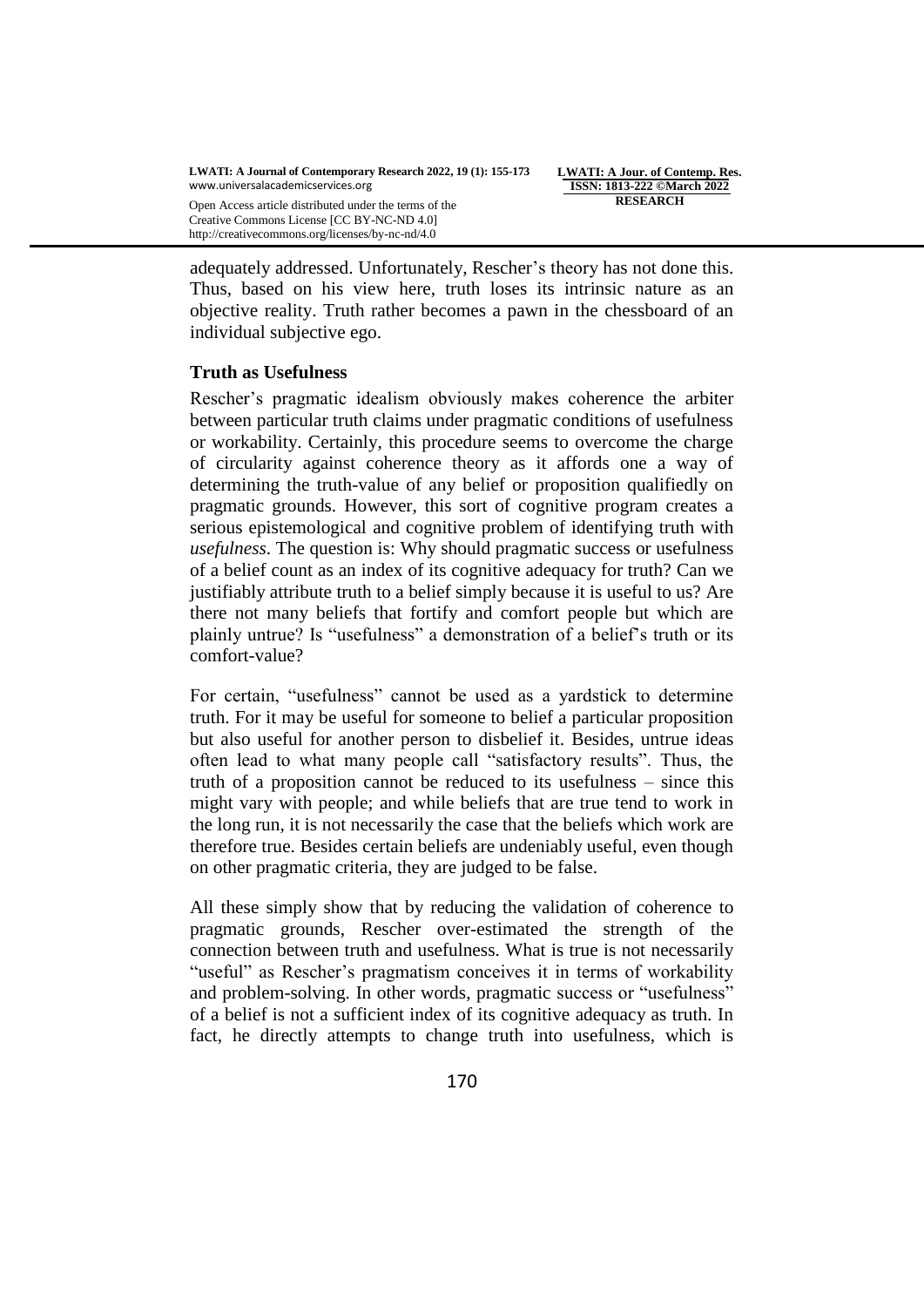**LWATI: A Jour. of Contemp. Res. ISSN: 1813-222 ©March 2022 RESEARCH**

Open Access article distributed under the terms of the Creative Commons License [CC BY-NC-ND 4.0] http://creativecommons.org/licenses/by-nc-nd/4.0

essentially connected with satisfying the will"s desires and reaching the pleasure. With this approach, Rescher is no longer dealing with truth as an independent cognitive value with its own right, but only as a measure to reach further purposes of satisfying contingent human needs. This leads to the conclusion that there is no permanent, enduring or objective truth.

### **Conclusion**

Rescher"s attempt to rebrand and re-present the coherence theory of truth in ways the render it immune from most major traditional objections, is unarguably, a bold step in seeking to lay to rest the longstanding problem of truth in epistemology, through the theory. His insightful conceptual analysis of the word "coherence", and his idea of the need for an extra-propositional basis (pragmatic grounds) upon which to validate coherence – to address the purely idealistic nature of coherence, deserve some commendations. This seems to be in line with the reasoning of most other contemporary Coherentists such as Stout, who insists that there must be a way of ascertaining truth otherwise than through mere coherence, for "truth cannot be recognized merely through coherence of propositions" (33).

Besides, Rescher's idea of "data" as the target domain or specified set of coherence is quite ingenious and in line with the scientific process and tentative concept of reality. It can therefore serve as an *organon* for scientific reasoning, which experiments with plausibly observable data concerning a given issue. However, the identified cognitive problems in his theory, as discussed above, which include, sceptico-reductivistic view of truth, anti-realism about truth, subjective-idealistic view of truth and erroneous conception of truth as usefulness, tend to mar the rational success and adequacy of his theory. They all conduce to the inevitable fact about Rescher"s failure to present a rationally satisfying theory of coherence that satisfactorily answers the paradigmatic epistemological question: What is truth?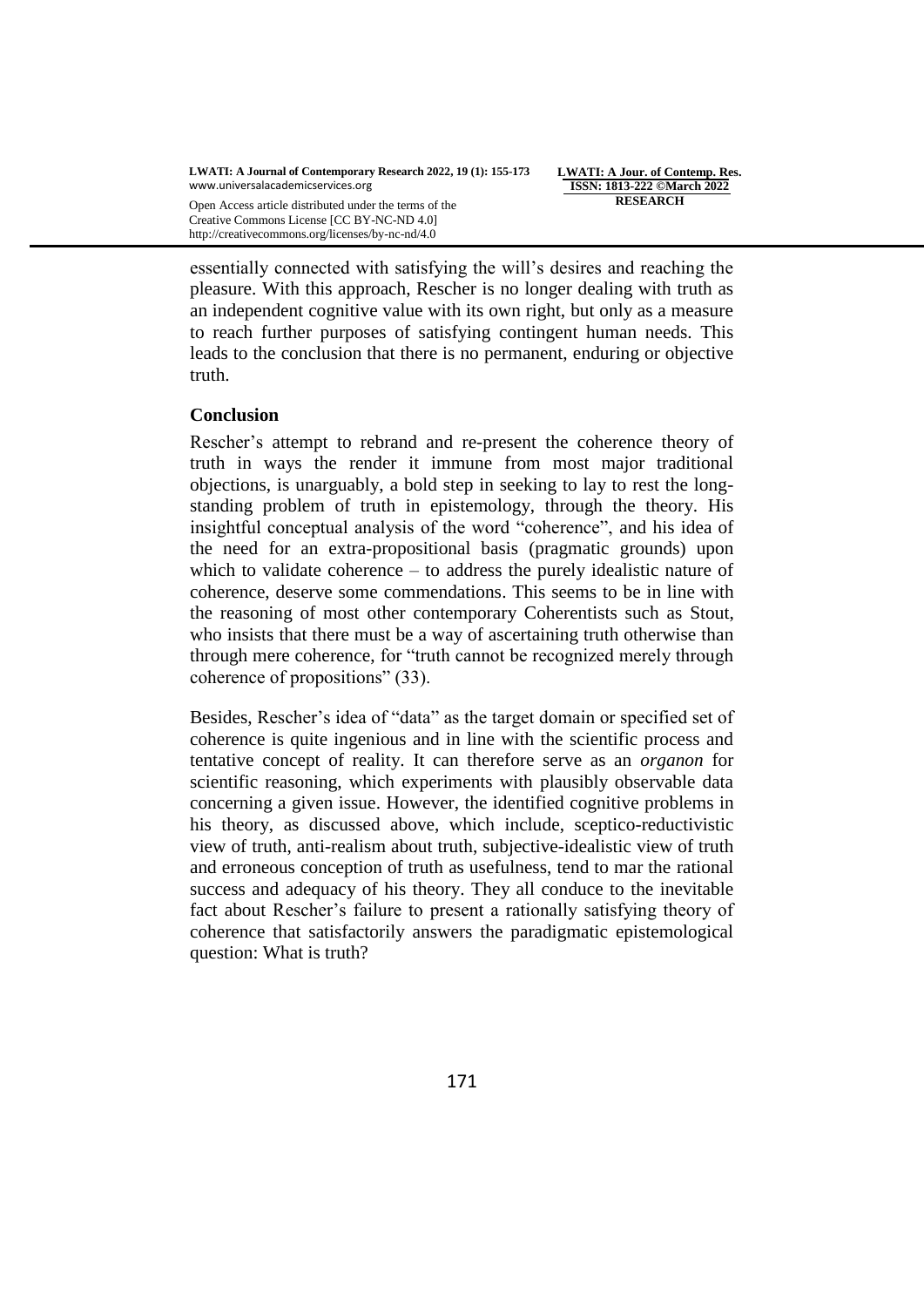**LWATI: A Jour. of Contemp. Res. ISSN: 1813-222 ©March 2022 RESEARCH**

#### **Works Cited**

- Allen, Sophie R. "Deepening the Controversy over Metaphysical Realism". *Philosophy.* 77.4 (2002): 519-541.
- Aristotle. *Metaphysics*. Ed. Stanley Rosen. New York: Random House, 2000.
- Augustine. *The True Religion.* Trans. J. H. S. Burlkigh. New Delhi: Oriental, 1978.
- Barry, Allen. *Truth in Philosophy.* Cambridge: Harvard University Press, 1993. Belknap, 1987.
- Carrol, John W. "Anti-reductionism". *The Oxford Handbook of Causation.* Eds. Helen Beebee,
- Christopher Hitchcock and Peter Menzies. 2009. Retrieved: 10 July 2016.
- Copi, Irving. *Introduction to Logic*. 5<sup>th</sup> ed. New York, Macmillan, 1978.
- Dewey, John. *Reconstruction in Philosophy.* New York: Holt, 1920.
- Dowden, Bradley. "Truth". *Internet Encyclopedia of Philosophy*. Retrieved: 14 June, 2016.
- Edwards, Paul. *Encyclopedia of Philosophy*. 2. Ed. Paul Edwards London: Macmillan, 1967.
- Haack, Susan. *Evidence and Inquiry: Towards Reconstruction in Epistemology.* Oxford: Blackwell, 1993.
- Hamlyn, D. W. *The Theory of Knowledge.* London: Macmillan, 1980. Print.
- Hammond, R. *Human Judgment and Social Policy. Irreducible Uncertainty, Inevitable Error, Introduction to Philosophy*. Illinois: Scott, Foreman and Co., 1970. Print.
- Hornby, A. S. *Oxford Advanced Learner's Dictionary of Current English*. 5<sup>th</sup> ed. New York: Oxford University, 2010.
- Khatchadourian, Haig. *Truth: Its Nature, Criteria and Conditions.*  China: Gruyter, 2015.
- Kreef, Peter and Tacceli, R. "Handbook of Christian Apologetics". *Academics,* IIT, 1996.
- https:/ /www.amazon.co./Handbook. Retrieved: 16 June, 2016.